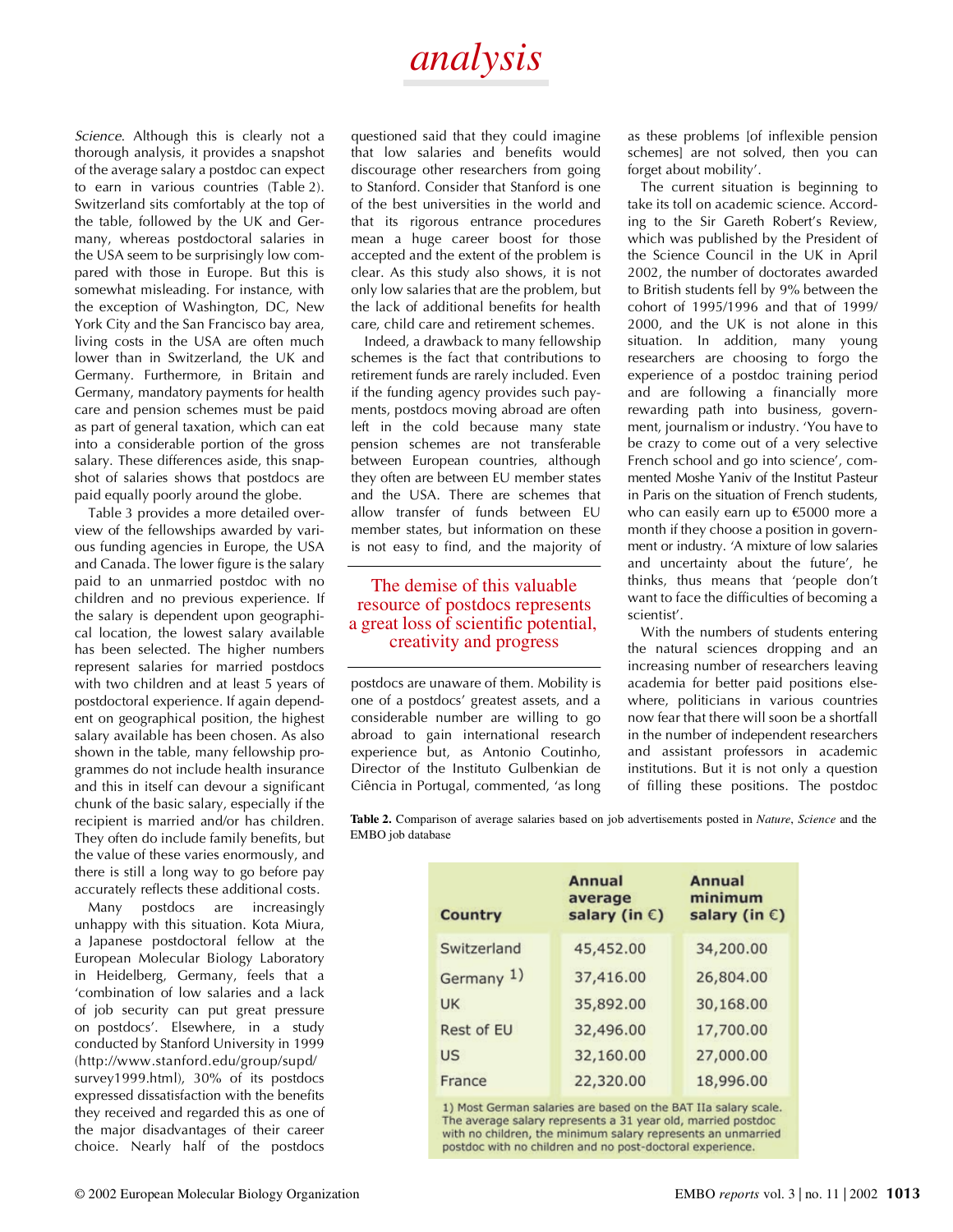## EMBO *reports*

# analysis

## How much is a scientist worth?

Pay and benefits for postdoctoral researchers

 $\Gamma$  hey are the perfect workforce—young, mobile and fully prepared to work the sort of hours that would immediately send labourers in any industrialized country out on strike. They are willing to move around the world from one assignment to

beginning to feel the squeeze. The number of students opting to study natural sciences is decreasing, and senior scientists and politicians fear that academic research will soon face a real labour shortage.

'It is incomprehensible that you spend 10 years of your life educating yourself and then you are earning the same amount as a bus driver'

more than scientists (Table 1). Studies from NATFHE, the British university and college lecturer's union, and the *BETT Report*, published in June 1999 by the Independent Review of Higher Education, Pay and Conditions, paint a similar picture for scientists in the UK and suggest that this situation is mirrored all over the world. 'In nearly every country in the world these three [clinical, engineering and law] are paid much more than the

the next and, last but not least, they come cheap. These are not poor, migrant, manual workers, desperate to earn money to send home to their families in less-developed countries. This perfect workforce is an army of highly skilled, well-educated young professionals, often with more than 10 years of rigorous training at top universities worldwide: they are postdoctoral fellows. These underpaid, hard-working labourers represent the most creative members of the academic research community and possibly the most valuable intellectual capital of today's knowledgebased societies.

There is also a striking discrepancy between their value and their rights. While politicians and economists continue to stress the immense value of research in the natural sciences and the knowledge gleaned from it, this seems to mean little when it comes to funding the people who do the bulk of the work. To Sydney Cambridge, an American postdoc working at the Max-Planck-Institute for neurological science in Munich, Germany, 'it is incomprehensible that you spend 10 years of your life educating yourself and then you are earning the same amount as a bus driver'. He feels that although his salary is adequate for his own personal needs, it does not reflect the level of training he received and is too low. Indeed, the meagre level of postdoc salaries has been a recurring theme over the past few decades, but it is only now that science is

**Table 1.** Comparison of salaries for professionals in the USA

|                                      | <b>Median annual</b><br>income (in $\epsilon$ ) |  |  |  |
|--------------------------------------|-------------------------------------------------|--|--|--|
| Lawyers and judges                   | 79,820.00                                       |  |  |  |
| Physicians                           | 73,320.00                                       |  |  |  |
| Mathematical and computer scientists | 60,268.00                                       |  |  |  |
| Engineers, architects and surveyors  | 59,384.00                                       |  |  |  |
| Teachers, college and university     | 58,552.00                                       |  |  |  |
| <b>Executive and Administrative</b>  | 55,120.00                                       |  |  |  |
| Natural scientists                   | 51,792.00                                       |  |  |  |

Source: Science and Engineering Indicators 2002, The National Science Foundation

Compared with their peers in engineering, law, medicine or business administration, natural scientists languish at the bottom of the salary league. In 1999, the median annual income of those working in the natural sciences in the USA was

average scientist', commented Tom Wilson, head of the universities department at NATFHE, commented.

These statistics represent average salaries for the whole of the academic spectrum, ranging from technician to

### The current situation of low salaries for postdocs is beginning to take its toll on academic science

almost US\$10 000 less than that of mathematical and computer scientists. This imbalance was even higher when it was compared with the income of lawyers and judges, who, on average, earn US\$25 000 institute director. Since no specific data are available on postdoctoral incomes in the natural sciences, a sample of salaries was taken from job advertisements posted on the EMBO database, in *Nature* and in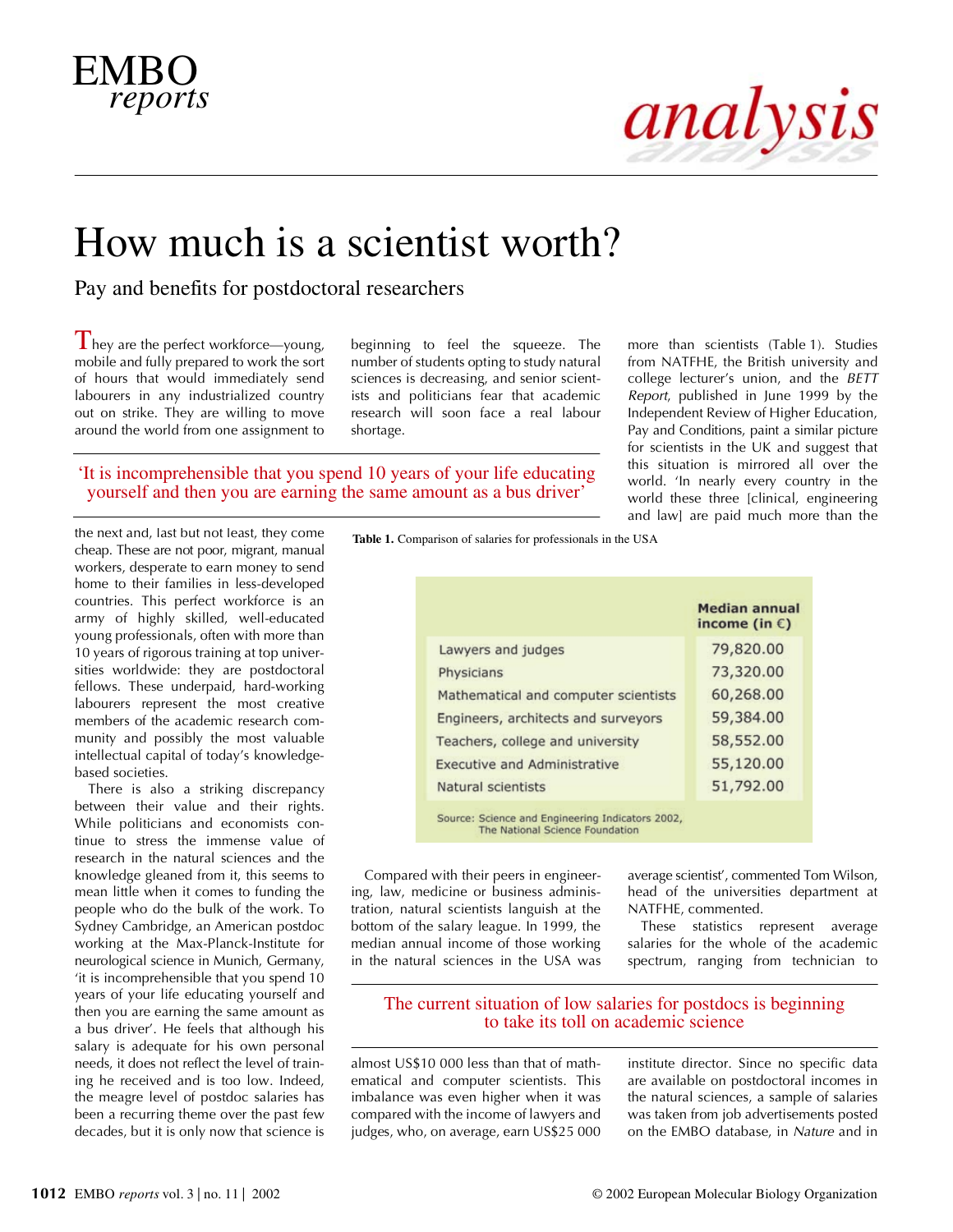

#### Table 3. Overview of fellowship programmes from European and North American funding agencies

| Funding<br>Programme                                                                            | Eligibility and<br>limitations                                                                          | Salary based on an<br>unmarried fellow with<br>no children and no<br>postdoctoral experience 1) | Salary based on a married<br>fellow with 2 children and<br>5 years of postdoctoral<br>experience <sup>2)</sup> | Health<br>insurance               | Retirement<br>funds             | Family<br>allowances                            |
|-------------------------------------------------------------------------------------------------|---------------------------------------------------------------------------------------------------------|-------------------------------------------------------------------------------------------------|----------------------------------------------------------------------------------------------------------------|-----------------------------------|---------------------------------|-------------------------------------------------|
| Wellcome Trust<br>International<br>Research<br>Fellowship                                       | Any Postdoc who comple-<br>ted PhD or Masters in a UK<br>institution. Must not<br>return to home nation | €34,282.00<br>(travelling to Canada)                                                            | €61,111.00<br>(travelling to New York)                                                                         | mandatory<br>(part of the salary) | (no with<br>some<br>exceptions) | yes                                             |
| <b>Wellcome Trust</b><br>Travelling<br>Research<br>Fellowships                                  | Postdoc of any<br>nationality to conduct<br>fellowship in a UK<br>institution                           | €21,503.00                                                                                      | €49,132.00                                                                                                     | mandatory<br>(part of the salary) | no                              | no                                              |
| National Institutes<br>of Health<br>Individual Postdoc-<br>toral Fellowship                     | Citizens and residents of<br>the US to conduct<br>fellowship inside or<br>outside the US                | €27,494.00                                                                                      | €39,451.00                                                                                                     | no <sub>3</sub>                   | no                              | no                                              |
| <b>US National Science</b><br>Foundation<br><b>International Research</b><br>Fellowship Program | Citizens and residents of<br>the US to conduct<br>research fellowship<br>outside the US                 | €5,889.00                                                                                       | €37,279.00                                                                                                     | yes (€607 per year)               | no                              | yes                                             |
| Swiss National<br><b>Fund Domestic</b><br>Fellowships                                           | Swiss citizens or<br>residents to conduct<br>fellowship in Switzerland                                  | €51,100.00                                                                                      | €57,900.00                                                                                                     | mandatory<br>(part of the salary) | yes                             | yes                                             |
| Swiss National<br>Fund<br>International<br>Fellowships                                          | Swiss citizens or<br>residents to conduct<br>fellowship outside<br>Switzerland                          | €27,300.00                                                                                      | €58,600.00                                                                                                     | no                                | no                              | yes                                             |
| Max-Planck-Institute<br>Minerva Fellowship<br>Program                                           | German and Israeli<br>citizens                                                                          | €22,087.00                                                                                      | €38,556.00                                                                                                     | no                                | no                              | yes                                             |
| Life-Science<br>Research Foundation<br>Postdoctoral<br>Fellowship                               | US citizens to conduct<br>fellowship anywhere,<br>non-US citizens to con-<br>duct fellowship in the US  | €30,000.00                                                                                      | €36,000.00                                                                                                     | no <sub>4</sub>                   | no                              | no                                              |
| The Weizmann<br>Institute of<br><b>Science</b>                                                  | Israeli Citizens or<br>Residents to conduct<br>fellowship in Israel                                     | €19,241.00                                                                                      | €20,307.00                                                                                                     | no                                | no                              | yes                                             |
| Rothschild<br>Postdoctoral<br>Fellowships                                                       | Israeli citizens or<br>residents to conduct<br>fellowship outside Israel                                | €29,945.00                                                                                      | €43,680.00                                                                                                     | no                                | no                              | yes                                             |
| Marie Curie<br>Fellowships                                                                      | Citizen of most European<br>Countries 5)                                                                | C20,400.00<br>(travelling to Lithuania,<br>Latvia or Romania)                                   | €36,600.00<br>(travelling to the USA)                                                                          | no                                | no                              | no                                              |
| NSERC<br>Postdoctoral<br>Fellowships                                                            | Canadian citizens or<br>residents to conduct<br>fellowship in an NSERC<br>institution                   | €22,655.00                                                                                      | €22,655.00                                                                                                     | no                                | no                              | no                                              |
| <b>BBSRC</b><br>David Phillip<br>Fellowship                                                     | Postdoc of any<br>nationality to conduct<br>fellowship in the UK                                        | €42,246.00                                                                                      | €45,640.00                                                                                                     | no                                | yes                             | no                                              |
| <b>EMBO</b><br>Long-Term Fellowship                                                             | Citizen of an EMBO<br>Member State 6)                                                                   | €20,651.00<br>(travelling to Croatia)                                                           | €42,606.00<br>(travelling to the USA)                                                                          | no                                | no                              | no                                              |
| Human Frontier<br>Science<br>Program<br>Long-Term Fellowship                                    | For Nationals of some<br>countries 7)                                                                   | €28,360.00<br>(travelling to Canada)                                                            | €40,431.00<br>(travelling to Norway)                                                                           | no <sub>8</sub>                   | no                              | yes<br>(but only if<br>spouse has<br>no income) |
| Max-Planck-<br>Institute<br>Postdoctoral<br>Fellowship                                          | For postdocs of any<br>nationality to conduct<br>research at a Max-<br>Planck Institute                 | €26,804.00                                                                                      | €39,685.00                                                                                                     | mandatory<br>(part of the salary) | yes                             | yes                                             |
| Deutsche<br>Forschungs-<br>gemeinschaft                                                         | For postdocs of any<br>nationality. Some<br>restrictions for non-<br>Germans apply                      | €26,804.00                                                                                      | €39,685.00                                                                                                     | mandatory<br>(part of the salary) | yes                             | yes                                             |
| <b>MRC</b>                                                                                      | For postdocs of<br>any nationality                                                                      | €31,387.00                                                                                      | €38,917.00                                                                                                     | mandatory<br>(part of the salary) | yes                             | no                                              |
| <b>INSERM</b>                                                                                   | For non-French postdocs<br>to conduct fellowship in<br>an INSERM institution                            | €25,200.00                                                                                      | €34,800.00                                                                                                     | yes                               | yes                             | yes                                             |

1) Where salary is dependent on geographical location, the lowest salary offered is presented

2) Where salary is dependent on geographical location, the highest salary offered is presented<br>3) Do provide a flat institutional allowance of C5,635 that can cover the costs of health<br>insurance, equipment, supplies and ot 4) What is left when the salary is taken out of the grant-C51,000-can be used for health insurance

5) Austria, Belgium, Bulgaria, Cyprus, Czech Republic, Denmark, Estonia, Finland, France, Germany, Greece, Hungary, Iceland, Ireland, Israel, Italy, Latvia, Lichtenstein, Lithuania, Luxembourg, Malta, The Netherlands, Norw

6) Austria, Belgium, Croatia, Czech Republic, Denmark, Finland, France, Germany, Greece, Hungary, Iceland, Ireland, Israel, Italy, The Netherlands, Norway, Poland, Portugal, Slovenia, Spain, Sweden, Switzerland, Turkey, Un

7) Austria, Belgium, Canada, Denmark, Finland, France, Germany, Greece, Italy, Japan, Luxembourg, The Netherlands, Portugal, The Republic of Ireland, Spain, Sweden, Switzerland, United Kingdom and USA.

8) Up to  $C6,135$  per year is provided to cover scientific research costs, and this can be used to contribute towards health insurance